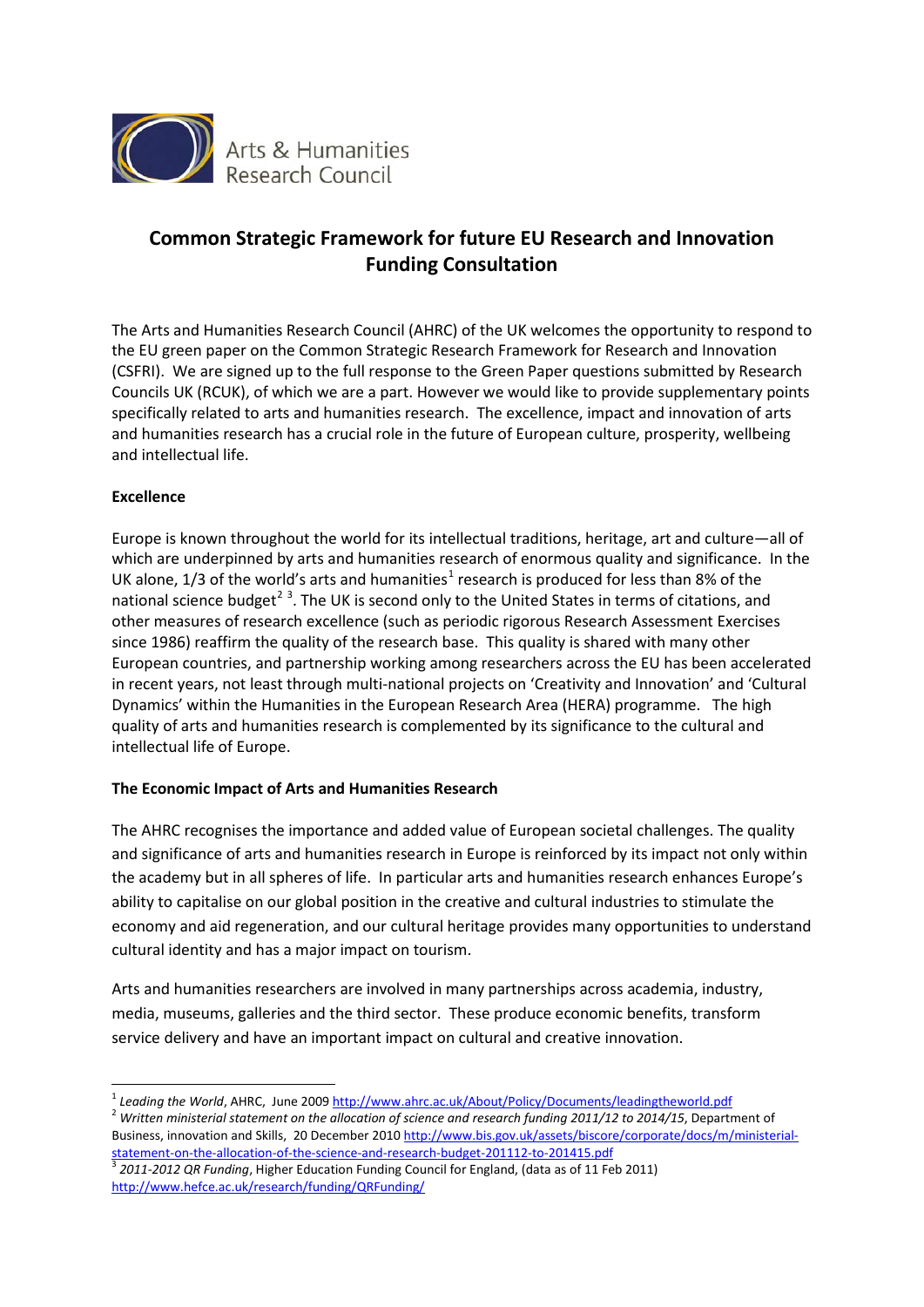For example In the UK alone:

- The UK creative industries contribute about 7% of GDP<sup>[4](#page-1-0)</sup>
- In 2010 UK creative industries employed 1.3 million people in 182,000 creative businesses, with a further 1 million undertaking creative jobs in other industries. The sector was responsibility for generating £[5](#page-1-1)9 billion in gross value added in the UK<sup>5</sup>.

Research underpins these economic benefits in a variety of ways. For example:

- Of the top-10 UK visitor attractions in 2010, 8 are museums or galleries<sup>[6](#page-1-2)</sup>; of these, 6 are Independent Research Organisations with AHRC: arts and humanities research thus feeds directly into the exhibitions and interpretations that attract large numbers of visitors and enrich our cultural life.
- The AHRC trains researchers of the future to work collaboratively with (currently) 268 businesses and other agencies; including awards in strategically significant areas, such as Language-based Area Studies, Design, Heritage Science, and Religion and Society. One in three employees in the UK creative industries holds a postgraduate qualification.
- 45% of AHRC grant holders work in collaboration with private, public and third sector partners

Similar evidence applies to other EU member states. For example, research is crucial to the preservation and reinterpretation of major heritage sites throughout Europe, and cultural heritage is of exceptional economic importance for tourism, generating an estimated annual revenue of EUR 335 billion. The tourism sector itself employs roughly 9 million people, many of whom work directly or indirectly in the cultural heritage domain. The market for conservation of this heritage is estimated at some EUR 5 billion per year<sup>[7](#page-1-3)</sup>. Moreover, this heritage is an important component of individual and collective identity. Cultural heritage contributes to the cohesion of the European Union and plays a fundamental role in European integration. It is a strong binding force for a more integrated Europe.

### **Grand challenges**

<u>.</u>

No European or global challenge can be addressed without exploring the human dimension. Arts and humanities researchers understand the complexity and idiosyncrasy of human beings, and the historic evolution of values, opinions, beliefs and practices. Many European challenges have arts and humanities research at their core. These include the challenges of multiculturalism, social inclusion, economic innovation and development, active citizenship, personal and communal wellbeing, political enfranchisement, social capital, and the fostering of creativity and tolerance. They bear on issues of European enlargement and European relations with the rest of the world and on global issues such as the behavioural consequences of climate change.

It is essential that arts and humanities researchers have a prominent role in shaping future European challenges.

<span id="page-1-0"></span><sup>&</sup>lt;sup>4</sup> Staying Ahead: The economic performance of the UK's creative industries, The Works Foundation, July 2007<br><sup>5</sup> Creative Industries Economic Estimates (Experimental Statistics), Department of Culture Media and Sport, Dec

<span id="page-1-1"></span><sup>2010.</sup> 

<span id="page-1-2"></span><sup>&</sup>lt;sup>6</sup> Visits made in 2010 to Visitor Attractions in membership with ALVA, ALVA, http://www.alva.org.uk/visitor statistics/<br><sup>7</sup> The Economy of Culture in Europe, a study carried out by KEA European Affairs for the European C

<span id="page-1-3"></span><sup>147-155</sup> and pp. 303-306.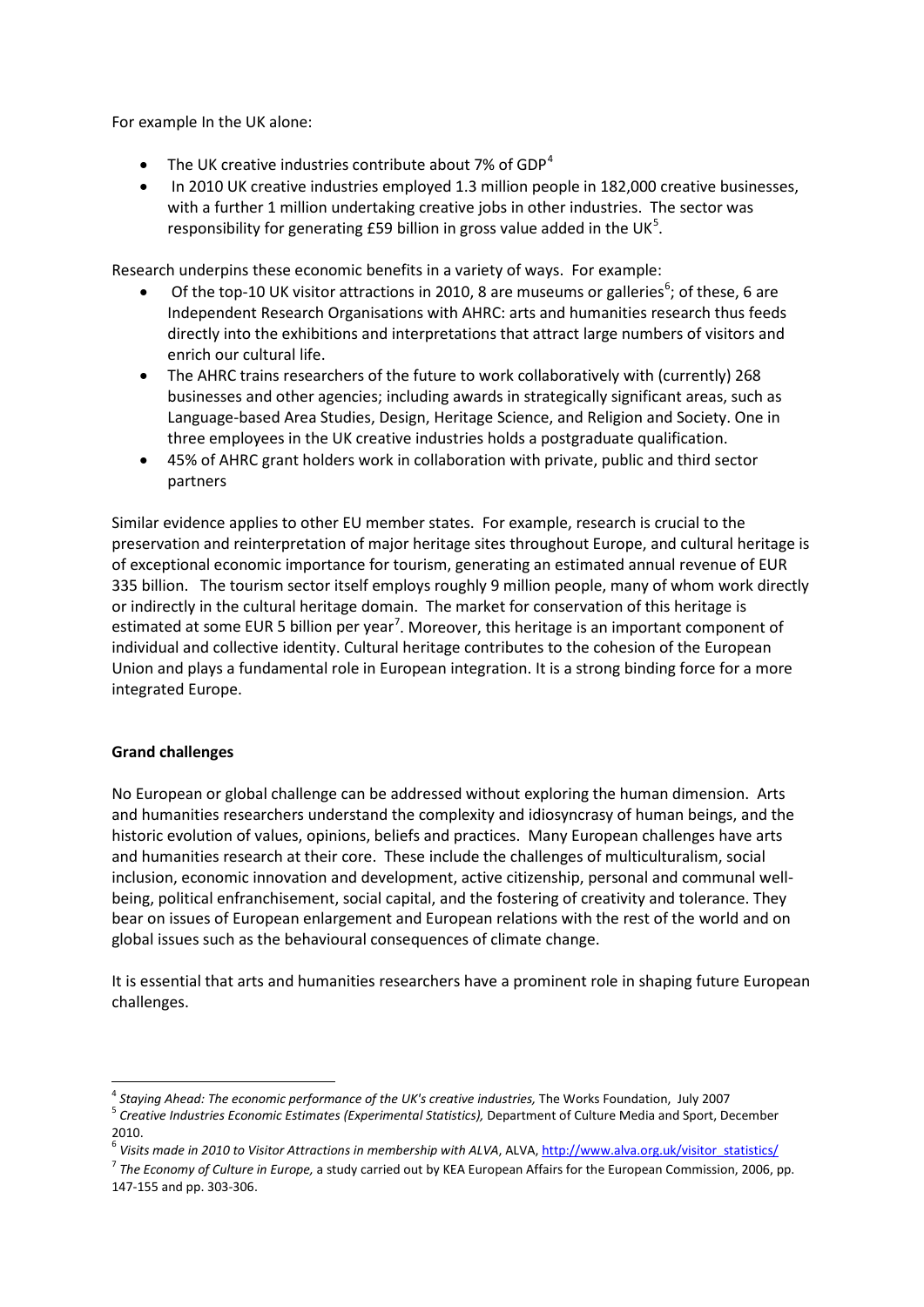In terms of specific challenges for Europe which are normally cast in scientific and technological terms, arts and humanities research also has a highly significant role to play. For example:

- **Digital challenges** Arts and humanities research offers engagement with the ways in which the digital economy is transforming how knowledge is collected, transmitted and used and how digital technology is transforming the creative sector and the business models it uses.
- **Climate chang**e Europe's cultural heritage is exposed to many threats such as climate change and pollution. It is a fragile and non-renewable resource, much of which has been irretrievably lost over the last century. Protection of cultural heritage in respect to global change is thus becoming a major concern for decision-makers, stakeholders and citizens in Europe. Research into strategies, methodologies and tools is needed to safeguard cultural heritage against continuous decay before irreversible damage is done. Understanding the historic dimensions and learning from the past are also vital in engaging with current environmental challenges and economic needs
- **Wellbeing Arts** and humanities research provides greater understanding of the contribution of culture to health and well being. This includes the role of 'dominant' and minority cultures in health and healthcare communication, the role of qualitative research in understanding health issues; how literature, film and other cultural products shape attitudes to healthy living and enable mental well-being
- **All scientific challenges** Arts and humanities research offers engagement with the philosophical, ethical and historical dimensions of scientific discovery across the disciplines.

Grand challenges in research tackle complex problems requiring interdisciplinary solutions. But interdisciplinary solutions depend upon strong and mature expertise in relevant disciplines. European research in arts and humanities is of world-leading excellence. It has much to contribute to the future of a European approach to major social, cultural and economic problems and will help sponsor creative responses to the opportunities offered by, for example, the revolution in digital technologies in the creative and cultural industries and the possibilities offered in an enriched multicultural Europe confident of its own heritage and proud of diversity.

### **Relevance of arts and humanities research**

Arts and humanities research in Europe has a unique contribution to innovation, wellbeing, social capital and democratic decision-making including:

- Arts and humanities researchers are able to question, challenge and problematise intellectual skills essential in a functioning democracy
- Arts and humanities research preserves, interprets and refreshes artefacts, cultural heritage and history that would otherwise be lost
- Arts and humanities research fosters creative thinking that contributes to innovation across all sectors in the knowledge economy, not just the creative sectors
- Arts and humanities research provides a deeper understanding of the values, beliefs and dynamics of communities, vital to both migration across Europe and to our